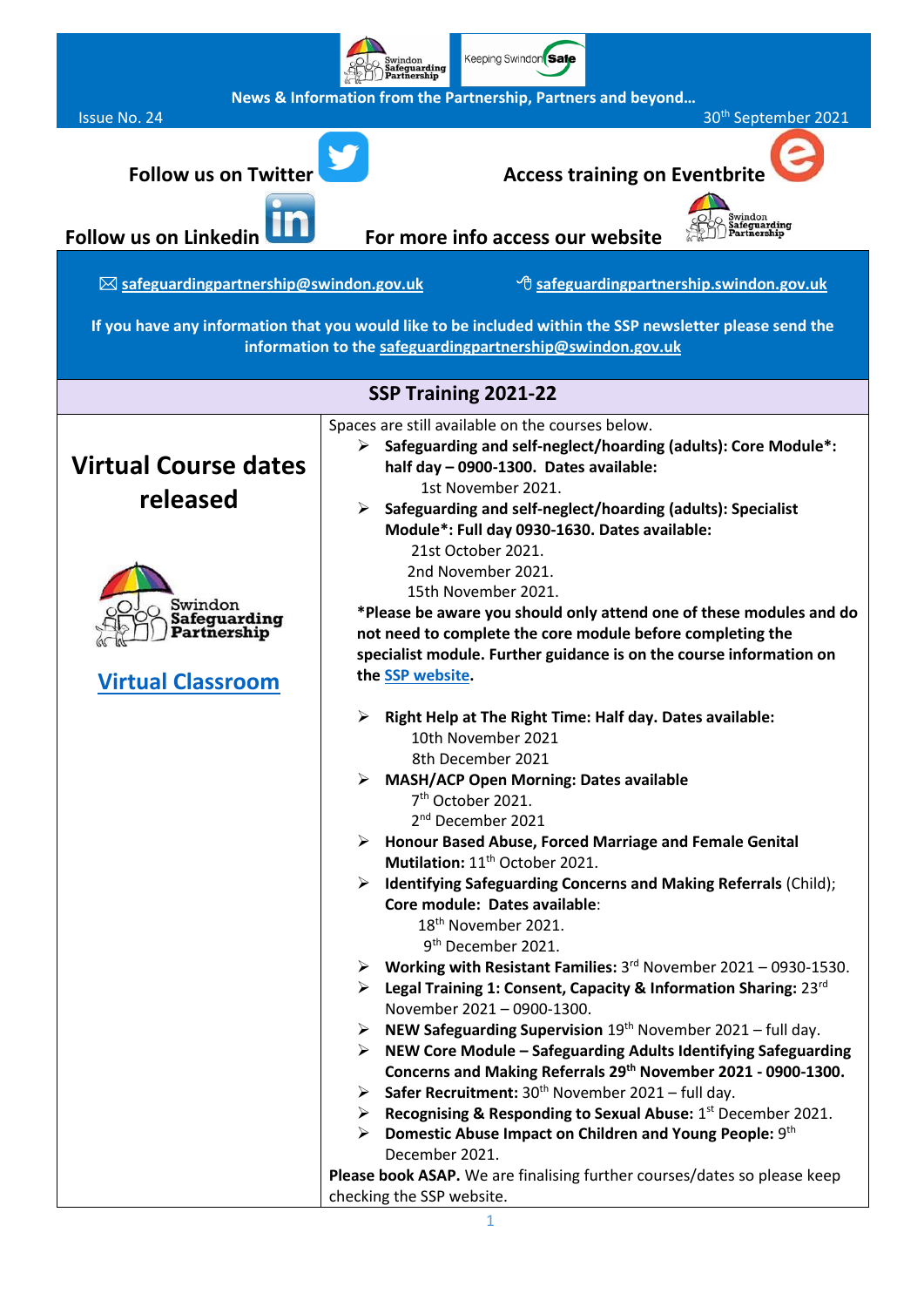|                                        | Bookings: All courses MUST be booked through the SSP website. If                                                                       |
|----------------------------------------|----------------------------------------------------------------------------------------------------------------------------------------|
|                                        | a booking is received for a course that is marked as FULL on this                                                                      |
|                                        | page, then the applicant is unlikely to be allocated a place and any                                                                   |
|                                        | payment made may not be refunded.                                                                                                      |
|                                        | Cancellation policy: If you are subsequently unable to attend the<br>➤                                                                 |
|                                        | training, you have booked (free or paid courses) it is imperative that                                                                 |
|                                        | you cancel your booking as soon as possible or within 10 working                                                                       |
|                                        | days. If you fail to do this within the timescales you are likely to                                                                   |
|                                        | incur charges.                                                                                                                         |
| <b>Save the Date!</b>                  | This will be an opportunity to consider the learning themes identified in                                                              |
|                                        | reviews and audits and to reflect on how this impacts on your practice.                                                                |
|                                        | The themes identified include:                                                                                                         |
| Swindon<br>Safeguarding<br>Partnership | Suspected injuries to mobile and non-mobile babies                                                                                     |
|                                        | <b>Brief Unresolved Events</b><br>$\bullet$                                                                                            |
| <b>Webinar: Learning from</b>          | ICON (a programme that provides information about infant crying                                                                        |
| <b>Case Reviews and Audits:</b>        | and how to cope)                                                                                                                       |
|                                        | Working with Fathers                                                                                                                   |
| <b>Vulnerability of Under 1's</b>      | Impact of COVID-19<br>$\bullet$                                                                                                        |
|                                        | There will also be an update and overview of the following                                                                             |
| Wednesday 13th October 2021            | procedures/documents:                                                                                                                  |
| 1100-1300                              | SSP Multi-Agency Child Protection Standards                                                                                            |
| Places still available!                | <b>Unborn Baby Protocol</b>                                                                                                            |
|                                        | FGM-IS                                                                                                                                 |
|                                        | If you wish to attend please book a place click here.                                                                                  |
|                                        | <b>Other Local Training/Briefing Opportunities</b>                                                                                     |
|                                        |                                                                                                                                        |
| Do you know about Private              | A Private Fostering arrangement is when children under the age of 16, (18 if                                                           |
|                                        |                                                                                                                                        |
|                                        | they have a disability) are being cared for by someone who isn't a close                                                               |
| Fostering?                             | relative for more than 28 days. A close family relative is defined as a                                                                |
|                                        | 'grandparent, brother, sister, uncle or aunt' and includes half-siblings and                                                           |
|                                        | step-parents; it does not include great-aunts or uncles, great grandparents                                                            |
|                                        | or cousins.                                                                                                                            |
|                                        | It is important that the local authority is made aware of a private fostering                                                          |
|                                        | arrangement, so that essential welfare checks for the children can be made.                                                            |
|                                        | The family can also access useful support services.                                                                                    |
|                                        |                                                                                                                                        |
|                                        | If you think that there is a possible private fostering arrangement in place                                                           |
|                                        | with some of the children you work with, you should:<br>٠                                                                              |
|                                        | Talk to the adult(s), unless you think it might expose the child to risk                                                               |
|                                        | of harm, and encourage them to let Swindon Borough Council (SBC)                                                                       |
|                                        | Children's Services know                                                                                                               |
|                                        | Provide them with a leaflet from the SBC Private Fostering team                                                                        |
|                                        | (request one by emailing privatefostering@swindon.gov.uk)                                                                              |
|                                        | If they are not going to make the notification themselves, tell them<br>that you have a duty to do so. You can notify the Multi Agency |
|                                        | Safeguarding Hub (MASH) Team at Swindon Borough Council on                                                                             |
|                                        | 01793 466903 or email: Swindonmash@swindon.gov.uk                                                                                      |
|                                        | If you are unsure and you would like to speak with the Council's                                                                       |
|                                        | dedicated Private Fostering social worker, please email                                                                                |
|                                        | privatefostering@swindon.gov.uk                                                                                                        |
|                                        | If you are concerned about the wellbeing of the child[ren] make a<br>$\bullet$                                                         |
|                                        | referral to MASH                                                                                                                       |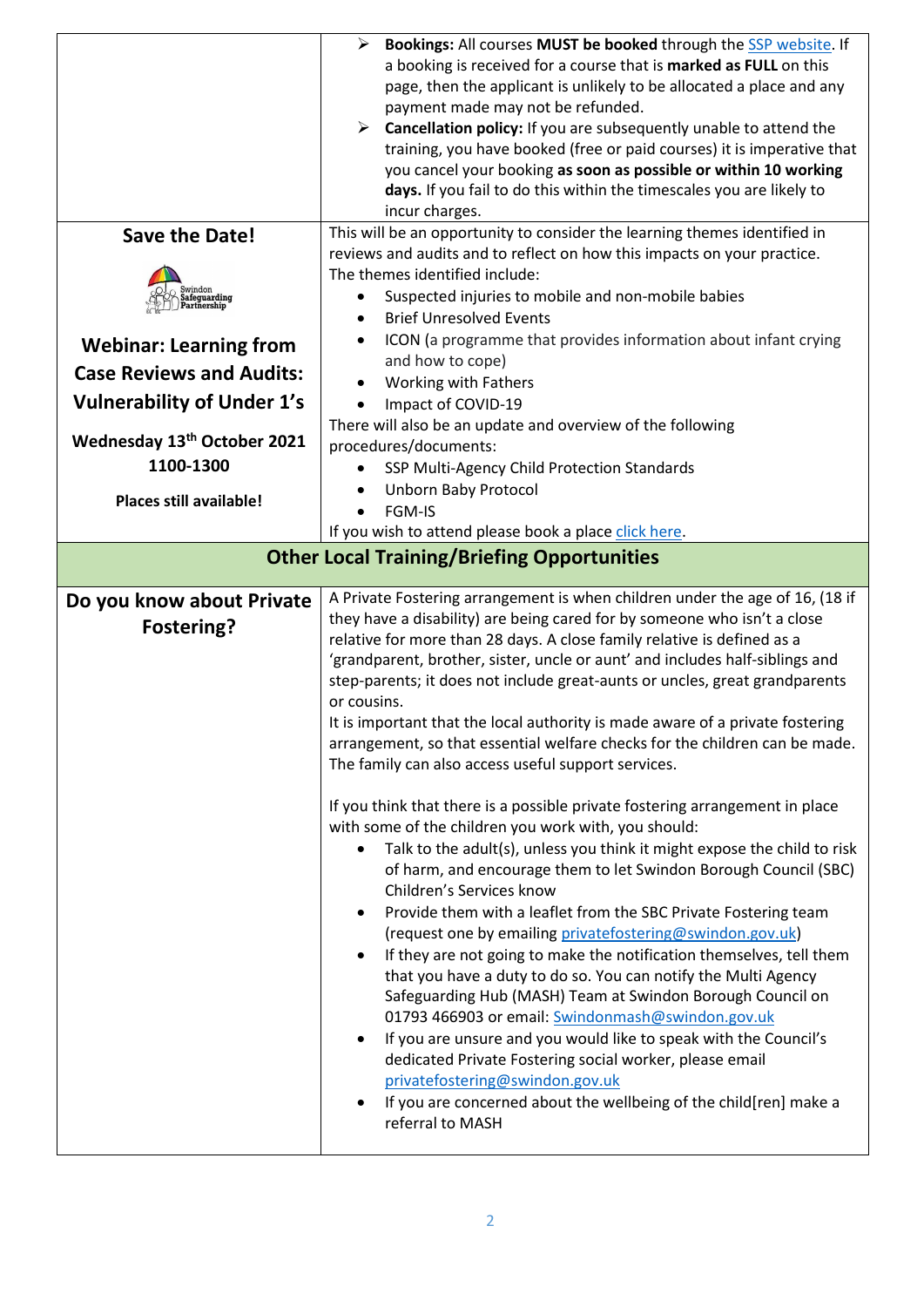|                                                                                      | If you want to find out more. The dedicated Private Fostering Social Worker<br>is offering training on a monthly basis to support staff in being able to<br>recognise a Private Fostering Arrangement. Forthcoming sessions include:<br>Thursday 7 October, 12:00-1:00<br>$\bullet$<br>Thursday 4 November, 12:00-1:00<br>Thursday 2 December, 12:00-1:00<br>To book on one of these sessions please email<br>privatefostering@swindon.gov.uk. Alternatively, if you would like to<br>request a presentation at a time and date to suit the needs of your service,<br>please contact the team directly using the above email address.<br>Further information on Private Fostering including a 7 Minute Brief and<br>PowerPoint presentation on the Swindon Safeguarding Partnership website<br>and the SBC's website. |
|--------------------------------------------------------------------------------------|-----------------------------------------------------------------------------------------------------------------------------------------------------------------------------------------------------------------------------------------------------------------------------------------------------------------------------------------------------------------------------------------------------------------------------------------------------------------------------------------------------------------------------------------------------------------------------------------------------------------------------------------------------------------------------------------------------------------------------------------------------------------------------------------------------------------------|
| <b>Reprovide Perpetrator</b>                                                         | There is another opportunity to attend a virtual information event delivered                                                                                                                                                                                                                                                                                                                                                                                                                                                                                                                                                                                                                                                                                                                                          |
| Programme                                                                            | via Zoom for the Reprovide Perpetrator Programme on $21st$ October at 10 -<br>11am. This is available for professionals in Swindon to make referrals to.                                                                                                                                                                                                                                                                                                                                                                                                                                                                                                                                                                                                                                                              |
| 21 <sup>st</sup> October 1000-1100                                                   | Reprovide is a non-mandatory perpetrator programme that is provided by<br>Bristol University in partnership with Splitz Support Service as a Randomise                                                                                                                                                                                                                                                                                                                                                                                                                                                                                                                                                                                                                                                                |
| SPLITZ<br>University of                                                              | Control Trial. You will find out about how the programme works and how to<br>refer your clients or how they can refer themselves.                                                                                                                                                                                                                                                                                                                                                                                                                                                                                                                                                                                                                                                                                     |
|                                                                                      | Further information can be found on the SSP website Reprovide Leaflet and                                                                                                                                                                                                                                                                                                                                                                                                                                                                                                                                                                                                                                                                                                                                             |
|                                                                                      | Reprovide Information.                                                                                                                                                                                                                                                                                                                                                                                                                                                                                                                                                                                                                                                                                                                                                                                                |
|                                                                                      | Below please find the link to book your place on the event<br>The Reprovide Programme in Swindon & Wiltshire Tickets, Thu 21 Oct 2021                                                                                                                                                                                                                                                                                                                                                                                                                                                                                                                                                                                                                                                                                 |
|                                                                                      | at 10:00   Eventbrite                                                                                                                                                                                                                                                                                                                                                                                                                                                                                                                                                                                                                                                                                                                                                                                                 |
| <b>FREE Training to all staff</b>                                                    | The Brook Sexual Behaviour Traffic Light Tool training helps professionals to                                                                                                                                                                                                                                                                                                                                                                                                                                                                                                                                                                                                                                                                                                                                         |
| working with children,                                                               | identify, understand and respond appropriately to sexual behaviours in<br>children/young people. The Tool provides characteristics and examples of                                                                                                                                                                                                                                                                                                                                                                                                                                                                                                                                                                                                                                                                    |
| young people and families!                                                           | green, orange and red light behaviours, broken down by five age groups                                                                                                                                                                                                                                                                                                                                                                                                                                                                                                                                                                                                                                                                                                                                                |
| <b>Brook Traffic Light Tool</b>                                                      | within 0-18 years. When using the Tool, it is important to take into account<br>the developmental age and ability level of the child or young person (and                                                                                                                                                                                                                                                                                                                                                                                                                                                                                                                                                                                                                                                             |
|                                                                                      | others involved) as well as the location, frequency and nature of the                                                                                                                                                                                                                                                                                                                                                                                                                                                                                                                                                                                                                                                                                                                                                 |
|                                                                                      | behaviour. This may help guide your decision as to whether a referral to the                                                                                                                                                                                                                                                                                                                                                                                                                                                                                                                                                                                                                                                                                                                                          |
| <b>Brook</b> Healthy lives for young people<br>HELP & ADVICE - FIND A SERVICE MIDE - | Harmful Sexual Behaviours (HSB) Project for an assessment, is required. To                                                                                                                                                                                                                                                                                                                                                                                                                                                                                                                                                                                                                                                                                                                                            |
|                                                                                      | access the updated 2021 Brook Sexual Behaviours Traffic Light Tool,                                                                                                                                                                                                                                                                                                                                                                                                                                                                                                                                                                                                                                                                                                                                                   |
| SEXUAL BEHAVIOURS<br>(FFIC LIGHT TOOL                                                | professionals MUST complete Traffic Light Tool training. This is to ensure<br>safe use of the Tool. The Tool cannot be shared with people who have not                                                                                                                                                                                                                                                                                                                                                                                                                                                                                                                                                                                                                                                                |
|                                                                                      | completed the training.                                                                                                                                                                                                                                                                                                                                                                                                                                                                                                                                                                                                                                                                                                                                                                                               |
|                                                                                      | How to Book: Simply click on the links below, which will take you to                                                                                                                                                                                                                                                                                                                                                                                                                                                                                                                                                                                                                                                                                                                                                  |
|                                                                                      | Eventbrite. If you book a place on this course and can no longer attend,                                                                                                                                                                                                                                                                                                                                                                                                                                                                                                                                                                                                                                                                                                                                              |
|                                                                                      | please go back to Eventbrite, cancel your registration, and select another                                                                                                                                                                                                                                                                                                                                                                                                                                                                                                                                                                                                                                                                                                                                            |
|                                                                                      | date as soon as possible, to allow others to access the course.                                                                                                                                                                                                                                                                                                                                                                                                                                                                                                                                                                                                                                                                                                                                                       |
|                                                                                      | <b>Everleigh Centre face to face sessions</b>                                                                                                                                                                                                                                                                                                                                                                                                                                                                                                                                                                                                                                                                                                                                                                         |
|                                                                                      | Civic Offices face to face sessions                                                                                                                                                                                                                                                                                                                                                                                                                                                                                                                                                                                                                                                                                                                                                                                   |
|                                                                                      | <b>Virtual sessions via Teams</b>                                                                                                                                                                                                                                                                                                                                                                                                                                                                                                                                                                                                                                                                                                                                                                                     |
|                                                                                      | Places available at time of publication - see next page.                                                                                                                                                                                                                                                                                                                                                                                                                                                                                                                                                                                                                                                                                                                                                              |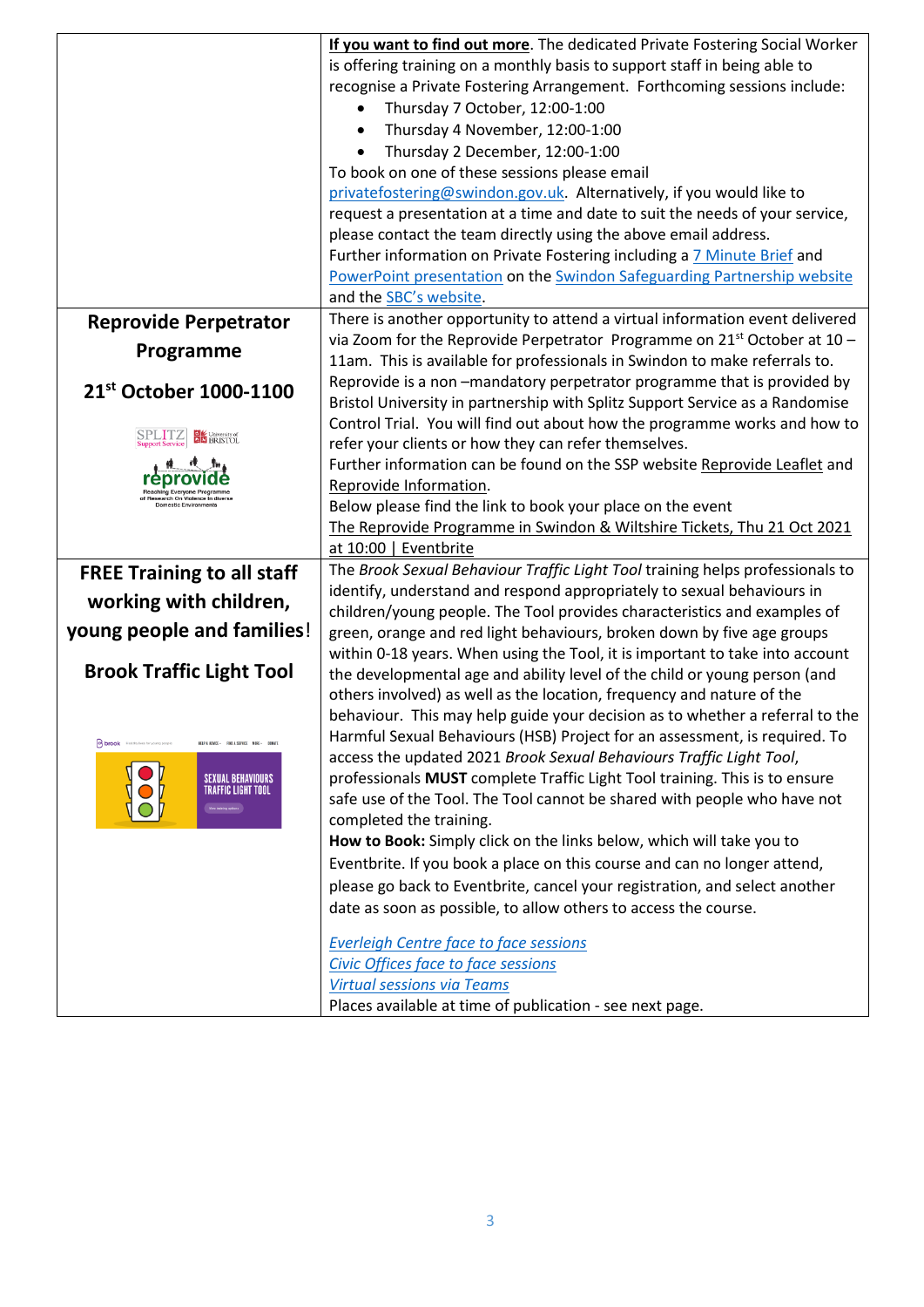|                                                 | $\mp{}$                                                                       |                                                    |                                                                                                                                                            |  |
|-------------------------------------------------|-------------------------------------------------------------------------------|----------------------------------------------------|------------------------------------------------------------------------------------------------------------------------------------------------------------|--|
|                                                 | 27.01.2022                                                                    | $9:30 - 13:30$                                     | Face to Face Training at either the Civic Offices or the <u>Everleigh</u> Centre<br>Civic Offices Committee Room 6                                         |  |
|                                                 | Thurs                                                                         |                                                    |                                                                                                                                                            |  |
|                                                 | 15.03.2022<br>Wed                                                             | $12:30 - 16:30$                                    | Civic Offices Committee Room 6                                                                                                                             |  |
|                                                 | 10.05.2022<br>Tues                                                            | $12:30 - 16:30$                                    | Civic Offices Committee Room 6                                                                                                                             |  |
|                                                 | 07.07.2022                                                                    | $12:30 - 16:30$                                    | Everleigh Centre                                                                                                                                           |  |
|                                                 | Thurs                                                                         |                                                    | <b>Birch Room</b>                                                                                                                                          |  |
|                                                 | 26.04.2022                                                                    | <b>Virtual Training via Teams</b><br>12:30 - 16:30 | Via Teams                                                                                                                                                  |  |
|                                                 | Tues                                                                          |                                                    |                                                                                                                                                            |  |
|                                                 | 14.06.2022<br>Tues                                                            | 12:30 - 16:30                                      | Via Teams                                                                                                                                                  |  |
|                                                 |                                                                               |                                                    |                                                                                                                                                            |  |
|                                                 | <b>Alternative Learning Resources</b>                                         |                                                    |                                                                                                                                                            |  |
|                                                 |                                                                               |                                                    | It is the expectation of the safeguarding partnership that managers will                                                                                   |  |
|                                                 |                                                                               |                                                    | present briefings to their staff on a regular basis. It will be important to                                                                               |  |
| <b>New 7 minute briefs</b>                      |                                                                               |                                                    | make the topic relevant to your service. The briefings should not be mixed                                                                                 |  |
|                                                 |                                                                               |                                                    | in with the ordinary day-to-day issues of the team, as this will diminish their                                                                            |  |
|                                                 |                                                                               |                                                    | impact. To access the directory please click here. New briefs recently                                                                                     |  |
|                                                 | updated to the SSP website include:                                           |                                                    |                                                                                                                                                            |  |
|                                                 |                                                                               |                                                    | $\triangleright$ Child Safeguarding Practice Review (CSPR) Annual Report Headlines                                                                         |  |
|                                                 | 2020.                                                                         |                                                    |                                                                                                                                                            |  |
| Teen Mental Health - A Guide for                |                                                                               |                                                    | This informative resource has some useful tips and advice for parents to                                                                                   |  |
| <b>Parents</b>                                  |                                                                               |                                                    | help their teens overcome body image issues, academic anxiety, peer                                                                                        |  |
|                                                 |                                                                               |                                                    | pressure, and cyberbullying, including links to other important teen mental                                                                                |  |
|                                                 | health resources - all of which can be helpful in these uncertain times. To   |                                                    |                                                                                                                                                            |  |
|                                                 | access Teen Mental Health - A Guide for Parents.                              |                                                    |                                                                                                                                                            |  |
|                                                 |                                                                               |                                                    | The UK Safer Internet Centre are delivering a FREE 90-minute virtual Online                                                                                |  |
| <b>Free Online Safety Briefing</b>              | Safety briefing via Microsoft Teams. This is open to all professionals across |                                                    |                                                                                                                                                            |  |
|                                                 |                                                                               |                                                    | their regions who work with children and young people, this event will give                                                                                |  |
| <b>UK Safer</b>                                 |                                                                               |                                                    | you the latest in online safety research, legislation, technology, tools and                                                                               |  |
| <b>Internet</b>                                 |                                                                               |                                                    | resources along with exclusive access to the presentation and resource                                                                                     |  |
| Centre                                          |                                                                               |                                                    | materials. There are dedicated events for England, Wales, Scotland and                                                                                     |  |
|                                                 |                                                                               |                                                    | Northern Ireland. Events for England are on 16 <sup>th</sup> , 17 <sup>th</sup> and 18 <sup>th</sup> November                                              |  |
|                                                 |                                                                               |                                                    | 2021. Just click here to select the relevant event for you and book your                                                                                   |  |
|                                                 | place.                                                                        |                                                    | Determining eligibility under the Care Act 2014 e-learning course. Free                                                                                    |  |
| social care<br>scie<br>institute for excellence |                                                                               |                                                    | CPD-accredited eLearning course takes a deep dive into the national                                                                                        |  |
|                                                 |                                                                               |                                                    | eligibility threshold and criteria for adults requiring care and support, and                                                                              |  |
|                                                 | carers requiring support.                                                     |                                                    |                                                                                                                                                            |  |
|                                                 |                                                                               |                                                    |                                                                                                                                                            |  |
| <b>Training Opportunity</b>                     |                                                                               |                                                    | <b>Understanding the Needs of Children and Families Affected by Parental</b>                                                                               |  |
|                                                 | Offending.                                                                    |                                                    |                                                                                                                                                            |  |
| <b>Understanding the Needs</b>                  |                                                                               |                                                    | This workshop has been delivered to over 3500 professionals and has                                                                                        |  |
| of Children and Families                        |                                                                               |                                                    | received universally positive feedback. It provides a valuable introduction                                                                                |  |
|                                                 |                                                                               |                                                    | for all professionals as to why we need to be aware of children affected by<br>parental offending, includes films made by parents and young people talking |  |
| <b>Affected by Parental</b>                     |                                                                               |                                                    | about their own experiences and signposts to available resources.                                                                                          |  |
| <b>Offending</b>                                | <b>Sessions available on:</b>                                                 |                                                    |                                                                                                                                                            |  |
|                                                 |                                                                               | 0930 - 1230 - 14th October 2021                    |                                                                                                                                                            |  |
| <b>Supporting Children and</b>                  |                                                                               |                                                    | 0930 -1230 - 17th November 2021                                                                                                                            |  |
| <b>Families Affected by</b>                     |                                                                               |                                                    | To book please click on link and select the relevant date.                                                                                                 |  |
|                                                 |                                                                               |                                                    | https://www.eventbrite.co.uk/e/understanding-the-needs-of-                                                                                                 |  |
| <b>Parental</b>                                 |                                                                               |                                                    | childrenfamilies-affected-by-parental-offending-tickets-167722738225                                                                                       |  |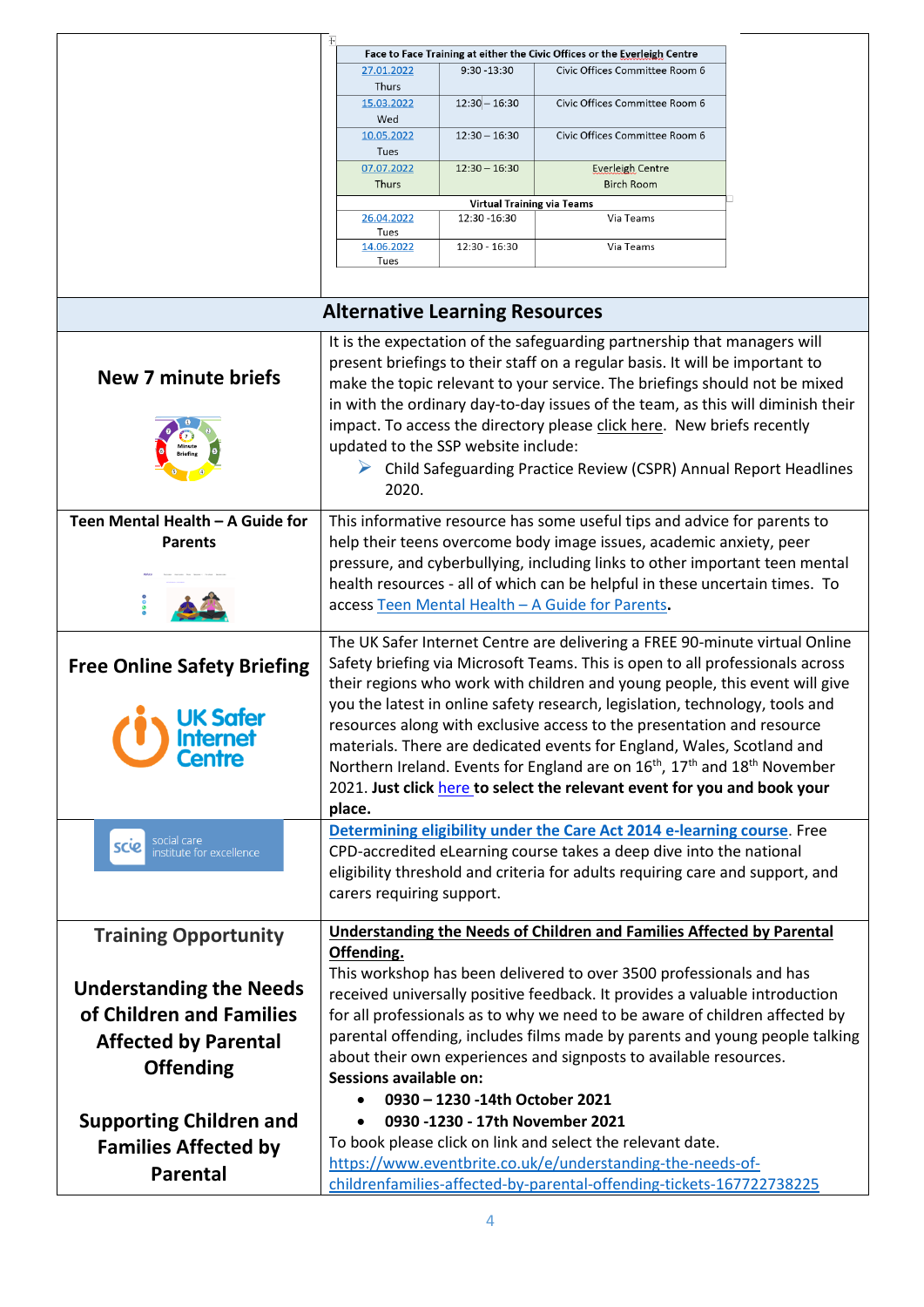| <b>Offending: a practice</b><br>workshop                                            | <b>Supporting Children and Families Affected by Parental Offending: a</b><br>practice workshop<br>This workshop is for frontline practitioners working directly with children<br>and families. It provides training on how to support children and families<br>affected by parental offending, consider their needs when undertaking<br>assessments and develop support plans that draw on the resources and<br>services available. It includes how to ask the difficult questions, support<br>parents to talk to their children and know who to contact within the<br>relevant agencies<br><b>Sessions available on:</b><br>1.30pm -4.30pm - 14th October 2021<br>1.30pm - 4.30pm - 17th November 2021.<br>To book please click on link and select the relevant date.<br>https://www.eventbrite.co.uk/e/supporting-children-families-affected-by-<br>parental-offending-tickets-167723650955 |
|-------------------------------------------------------------------------------------|-----------------------------------------------------------------------------------------------------------------------------------------------------------------------------------------------------------------------------------------------------------------------------------------------------------------------------------------------------------------------------------------------------------------------------------------------------------------------------------------------------------------------------------------------------------------------------------------------------------------------------------------------------------------------------------------------------------------------------------------------------------------------------------------------------------------------------------------------------------------------------------------------|
|                                                                                     | <b>SSP Policies and Procedures</b>                                                                                                                                                                                                                                                                                                                                                                                                                                                                                                                                                                                                                                                                                                                                                                                                                                                            |
| <b>SSP Adult Self-Neglect</b><br><b>Policy</b><br><b>ifeguarding<br/>artnership</b> | This policy has now been updated and can be accessed via the SSP website<br>please brief your staff. Adults policies and guidance - Swindon Safeguarding<br>Partnership<br>Just a reminder if you wish to know more about Self-Neglect there is a 7<br>minute brief and SSP core and specialist multi-agency Self-Neglect training<br>available.                                                                                                                                                                                                                                                                                                                                                                                                                                                                                                                                              |
|                                                                                     | <b>Local News and Updates</b>                                                                                                                                                                                                                                                                                                                                                                                                                                                                                                                                                                                                                                                                                                                                                                                                                                                                 |
| <b>Message from Early Help</b><br>Hub                                               | Colleagues across Early Help/FISS and schools have been working with the<br>Business Improvement Team, to improve the Early Help Assessment<br>process, including streamlining and digitising the process as part of SBC's<br>modern, efficient, effective programme.                                                                                                                                                                                                                                                                                                                                                                                                                                                                                                                                                                                                                         |
| <b>BOROUGH COUNCIL</b>                                                              | Since April of this year, a number of workshops with multi-agency<br>stakeholders have been held to inform requirements for future solutions, to<br>ensure the Early Help Assessment supports the needs of children, young<br>people, families and professionals. A new version Early Help Assessment<br>Word document has been developed, piloted and iterated based on the<br>pilot group's feedback.                                                                                                                                                                                                                                                                                                                                                                                                                                                                                       |
|                                                                                     | Due to the positive feedback received to date, from September the new<br>Early Help Assessment is available alongside the existing document on the<br>Local Offer which we'd encourage you to use and share feedback using the<br>following link EHA feedback form                                                                                                                                                                                                                                                                                                                                                                                                                                                                                                                                                                                                                            |
| <b>Timely Submission of Child</b>                                                   | A reminder of the importance of submitting child protection reports in a                                                                                                                                                                                                                                                                                                                                                                                                                                                                                                                                                                                                                                                                                                                                                                                                                      |
| <b>Protection Reports</b><br>Swindon<br><b>Safeguarding</b><br><b>Partnership</b>   | timely manner. If reports are not shared/submitted in a timely manner, this<br>can have an impact on the duration of the conference.<br>Initial Child Protection Conference (ICPC), your report should be<br>➤<br>sent at least 3 working days prior to the conference and shared with<br>the parents at least 2 working days before the ICPC.<br>Review Child Protection Conferences (RCPC), your report should be<br>➤<br>submitted at least 5 working days prior to the conference and<br>shared with the parents at least 3 working days before the RCPC.<br>Further information is included within the SSP Multi-Agency Child Standards<br>for Safeguarding Children.<br>Also the SSP Child Protection Conference Induction Pack                                                                                                                                                         |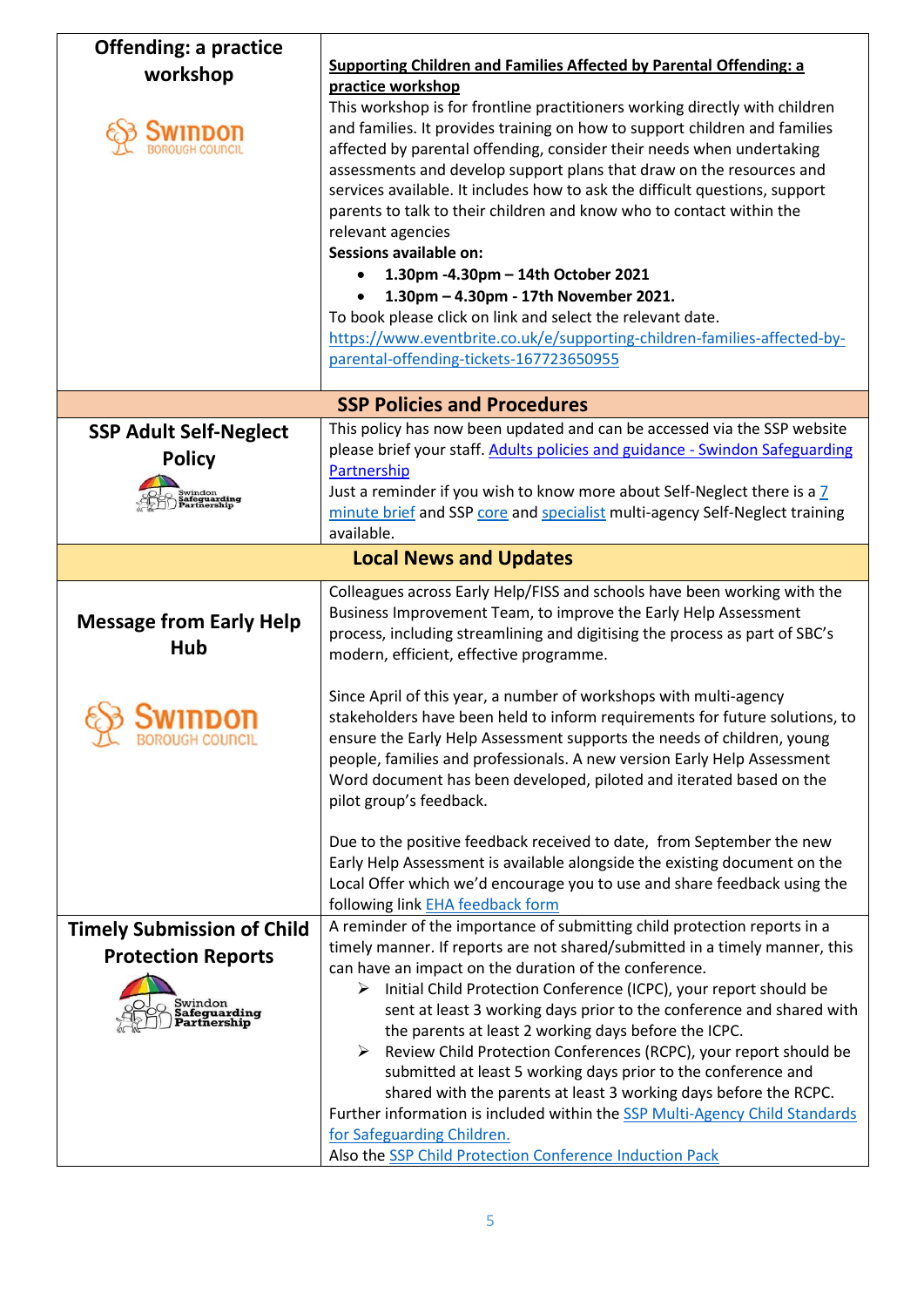| <b>Message from Bernice</b>       | Keeping Children Safe in Education (KCSiE, 2021 p 149) states: 'The               |
|-----------------------------------|-----------------------------------------------------------------------------------|
| Weiss.                            | designated safeguarding lead (and any deputies) should undergo training to        |
|                                   | provide them with the knowledge and skills required to carry out the role.        |
|                                   | This training should be updated at least every two years. The designated          |
| NEW!                              | safeguarding lead should undertake Prevent awareness training. Training           |
|                                   | should provide designated safeguarding leads with a good understanding of         |
|                                   | their own role, how to identify, understand and respond to specific needs         |
| <b>Updates on Keeping</b>         | that can increase vulnerability of children, as well as specific harms that can   |
| <b>Children Safe in Education</b> | put children at risk and the processes, procedures and responsibilities of        |
| 2021.                             | other agencies, particularly children's social care '.                            |
|                                   |                                                                                   |
|                                   | Bernice Weiss, Lead Safeguarding Adviser - Education has provided the             |
| <b>New Accredited Dedicated</b>   | following information/clarification. KCSiE 21 is not specific regarding a 'level' |
| <b>Safeguarding Leads</b>         | of training, it states it must provide the DSL/Deputy DSL with knowledge and      |
| Programme.                        | skills to carry out their role. Historically, some DSL's are resitting the multi- |
|                                   | agency SSP level 3 (no longer available) training every two years, there is no    |
|                                   | requirement to do this. For education settings, the training that you should      |
|                                   | be updating (at least every two years) should be training that is relevant to     |
|                                   | your school, local area, statutory requirement or training that will enhance      |
|                                   | your ability to carry out the significant level of responsibility the role of     |
|                                   | DSL/DDSL has.                                                                     |
|                                   | To engage with the newly developed DSL Refresher or New to the Role of            |
|                                   | DSL you must have completed the following Swindon Safeguarding                    |
|                                   | Partnership modules:                                                              |
|                                   | $\triangleright$ Identifying safeguarding concerns and making referrals           |
|                                   | $\triangleright$ Threshold framework – Right Help at the Right Time, MASH/ACP,    |
|                                   | Early Help and thresholds                                                         |
|                                   | $\triangleright$ Strategy discussion, child protection conferences and core group |
|                                   | $\triangleright$ MASH/ACP open morning                                            |
|                                   | The important thing is how you take back any training and embed it in your        |
|                                   | DSL practice.                                                                     |
|                                   | An accredited Education DSL training programme has been developed with            |
|                                   | Swindon Safeguarding Partnership and Swindon Borough Council's Lead               |
|                                   | Safeguarding Adviser. This recognises that the role of the Designated             |
|                                   | Safeguarding Lead carries a significant level of responsibility. The breadth of   |
|                                   | knowledge and skills needed to work effectively as a DSL requires them to         |
|                                   | be trained in many areas of safeguarding.                                         |
|                                   |                                                                                   |
|                                   | To acknowledge this we have developed a bespoke Swindon Safeguarding              |
|                                   | Partnership Education Designated Safeguarding Lead accredited training            |
|                                   | package.                                                                          |
|                                   | On completion of all modules a certificate of accreditation from the              |
|                                   | Swindon Safeguarding Partnership will be awarded. Our vision is that the          |
|                                   | modules are completed over a period of three years, which encompasses             |
|                                   | the two year update or refresher training.                                        |
|                                   |                                                                                   |
|                                   | As many of our DSL's undertake training from external providers we intend         |
|                                   | to include an element of accredited prior learning (APL), this could include      |
|                                   | accepting training undertaken within a two year period as proof of meeting        |
|                                   | one of the modules below. To award APL the training must have been from           |
|                                   | an acknowledged safeguarding training provider such as the NSPCC. If you          |
|                                   | have any questions regarding the suitability of the training and if it meets      |
|                                   | requirements please contact Swindon Borough Council's Lead Safeguarding           |
|                                   | Adviser.                                                                          |
|                                   |                                                                                   |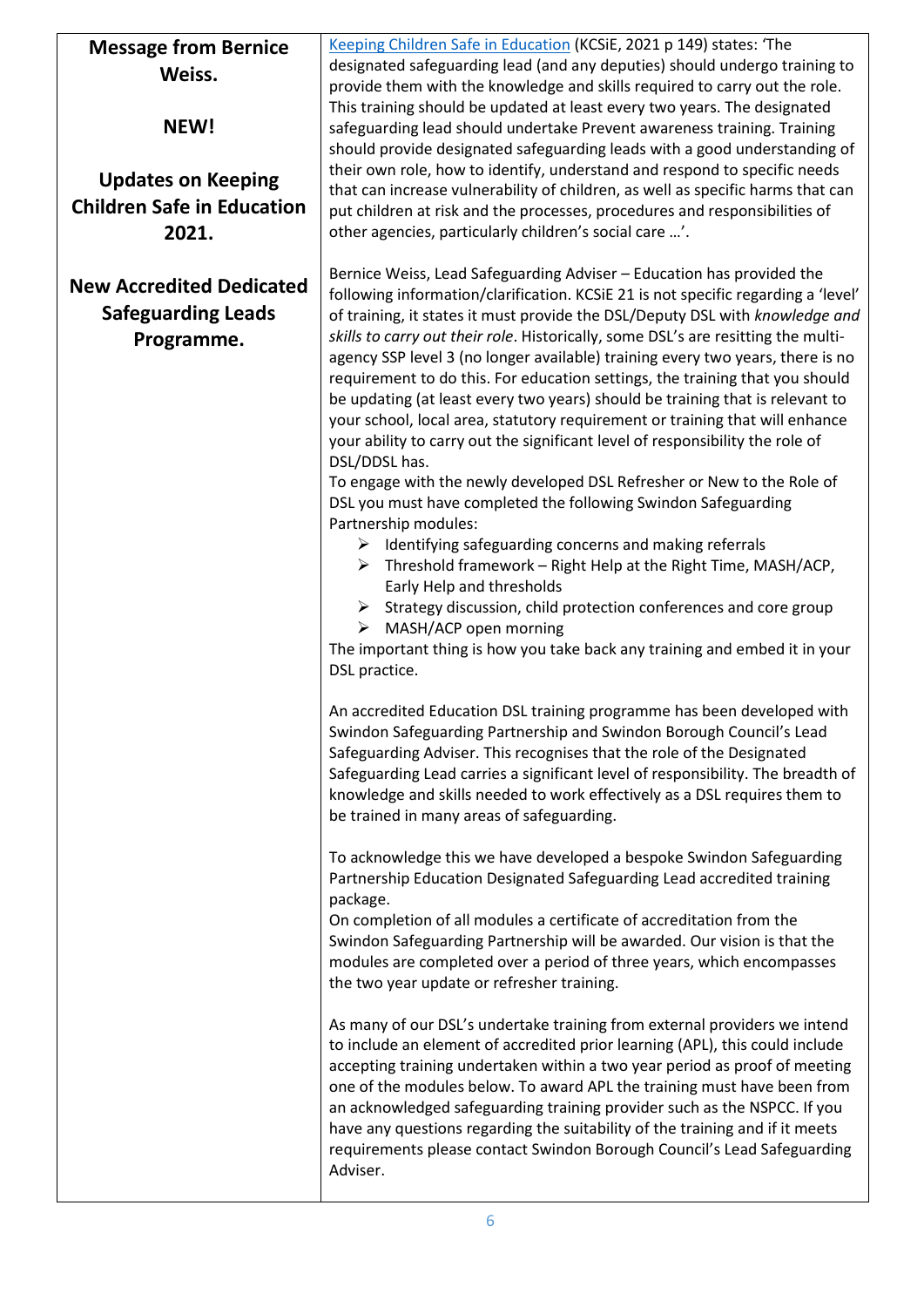|                               | To demonstrate full completion a training reflection log must be completed                                                                                                                                                    |  |  |
|-------------------------------|-------------------------------------------------------------------------------------------------------------------------------------------------------------------------------------------------------------------------------|--|--|
|                               | by the DSL, or person sitting the training package. This training log, with<br>evidence, will be presented to Swindon Borough Council's Lead                                                                                  |  |  |
|                               | Safeguarding Adviser who will liaise with the Safeguarding Partnership to                                                                                                                                                     |  |  |
|                               | present the accreditation certificate.                                                                                                                                                                                        |  |  |
|                               | <b>Training reflection log for Designated Safeguarding Leads</b>                                                                                                                                                              |  |  |
| <b>Message from Ceri</b>      | You are probably aware by now that the Swindon Safeguarding Partnership                                                                                                                                                       |  |  |
| <b>McAteer</b>                | has moved away from offering levels 1, 2 and 3 Child Protection training.                                                                                                                                                     |  |  |
|                               | Instead, they have moved towards a modular approach. The idea of a                                                                                                                                                            |  |  |
| NEW!                          | modular approach, is that the DSL will engage in a programme of<br>continuous professional development to build up their knowledge and skills<br>relating to child protection, rather than repeating training every couple of |  |  |
| <b>Early Years Designated</b> | years.                                                                                                                                                                                                                        |  |  |
| <b>Safeguarding Lead</b>      | To support settings with identifying appropriate training for the role of DSL,                                                                                                                                                |  |  |
| <b>Passport (EYDSLP)</b>      | we have developed a tool called the Early Years DSL Passport (EYDSLP).                                                                                                                                                        |  |  |
|                               | There are 2 parts to the passport.<br>$\triangleright$ Part 1 – guides you towards appropriate training and provides you                                                                                                      |  |  |
|                               | with a template for logging the training you have attended                                                                                                                                                                    |  |  |
|                               | ➤<br>Part 2 – provides a template for recording the impact the training                                                                                                                                                       |  |  |
|                               | has had on developing and improving practice in your setting.                                                                                                                                                                 |  |  |
|                               | The template for the EYDSLP is available on Swindon Hub for Early Years:                                                                                                                                                      |  |  |
|                               | https://hubforearlyyears.swindon.gov.uk/Page/20350                                                                                                                                                                            |  |  |
|                               | If you need further advice or information please contact Ceri Mcateer                                                                                                                                                         |  |  |
|                               | - cmacteer@swindon.gov.uk                                                                                                                                                                                                     |  |  |
|                               | <b>National News and Updates</b>                                                                                                                                                                                              |  |  |
| <b>Working with peer</b>      | Cat White (Contextual Safeguarding Advisor from Ealing) and Derrick Osinde                                                                                                                                                    |  |  |
| relationships in              | (Senior Practitioner in the Adolescents Team in the London Borough of<br>Barking and Dagenham) share their experiences of testing and embedding                                                                               |  |  |
| safeguarding work with        | different approaches to working with peer relationships in safeguarding                                                                                                                                                       |  |  |
|                               |                                                                                                                                                                                                                               |  |  |
| adolescents                   |                                                                                                                                                                                                                               |  |  |
|                               | work with adolescents affected by extra-familial harm.<br>Access the resource.                                                                                                                                                |  |  |
| ontextual<br>.feguarding      |                                                                                                                                                                                                                               |  |  |
| <b>Review Published.</b>      | The Child Safeguarding Practice Review Panel has published a review of the                                                                                                                                                    |  |  |
|                               | circumstances involved in cases where babies under-one-year-old have                                                                                                                                                          |  |  |
| <b>Babies harmed by male</b>  | been harmed or killed by their fathers or other males in a caring role.                                                                                                                                                       |  |  |
| carers.                       | Findings include: a range of risk factors were common in many of the cases,                                                                                                                                                   |  |  |
|                               | a lack of information sharing was a key factor that prevented practitioners                                                                                                                                                   |  |  |
|                               | from responding to risk to babies, and many services aimed at new parents                                                                                                                                                     |  |  |
| <b>Child Safeguarding</b>     | are predominantly focused on the mother. Some themes have been                                                                                                                                                                |  |  |
| <b>Practice Review Panel</b>  | identified in local case reviews. Recommendations include: the government<br>should fund pilots to develop holistic work with fathers and the engagement                                                                      |  |  |
|                               | of fathers must be embedded in prospective and current family-focused                                                                                                                                                         |  |  |
|                               | programmes. Read the report: Safeguarding children under 1 year old from                                                                                                                                                      |  |  |
|                               | non-accidental injury                                                                                                                                                                                                         |  |  |
|                               | Read the CASPAR briefing: Summary of "The myth of invisible men":                                                                                                                                                             |  |  |
|                               | safeguarding children under one from non-accidental injury caused by male                                                                                                                                                     |  |  |
|                               | carers: CASPAR briefing                                                                                                                                                                                                       |  |  |
|                               | Learning from case reviews: domestic abuse: NSPCC Learning has                                                                                                                                                                |  |  |
|                               | released a podcast discussing what we can learn from serious case<br>reviews published since 2019 where children experienced domestic                                                                                         |  |  |
|                               | abuse. The podcast highlights the main themes from the NSPCC                                                                                                                                                                  |  |  |
|                               | Learning case review briefing on domestic abuse, including: why                                                                                                                                                               |  |  |
|                               | domestic abuse is not always recognised as a child protection issue;                                                                                                                                                          |  |  |
|                               | how domestic abuse impacts children and young people; the need<br>to understand the dynamics of domestic abuse; and avoiding                                                                                                  |  |  |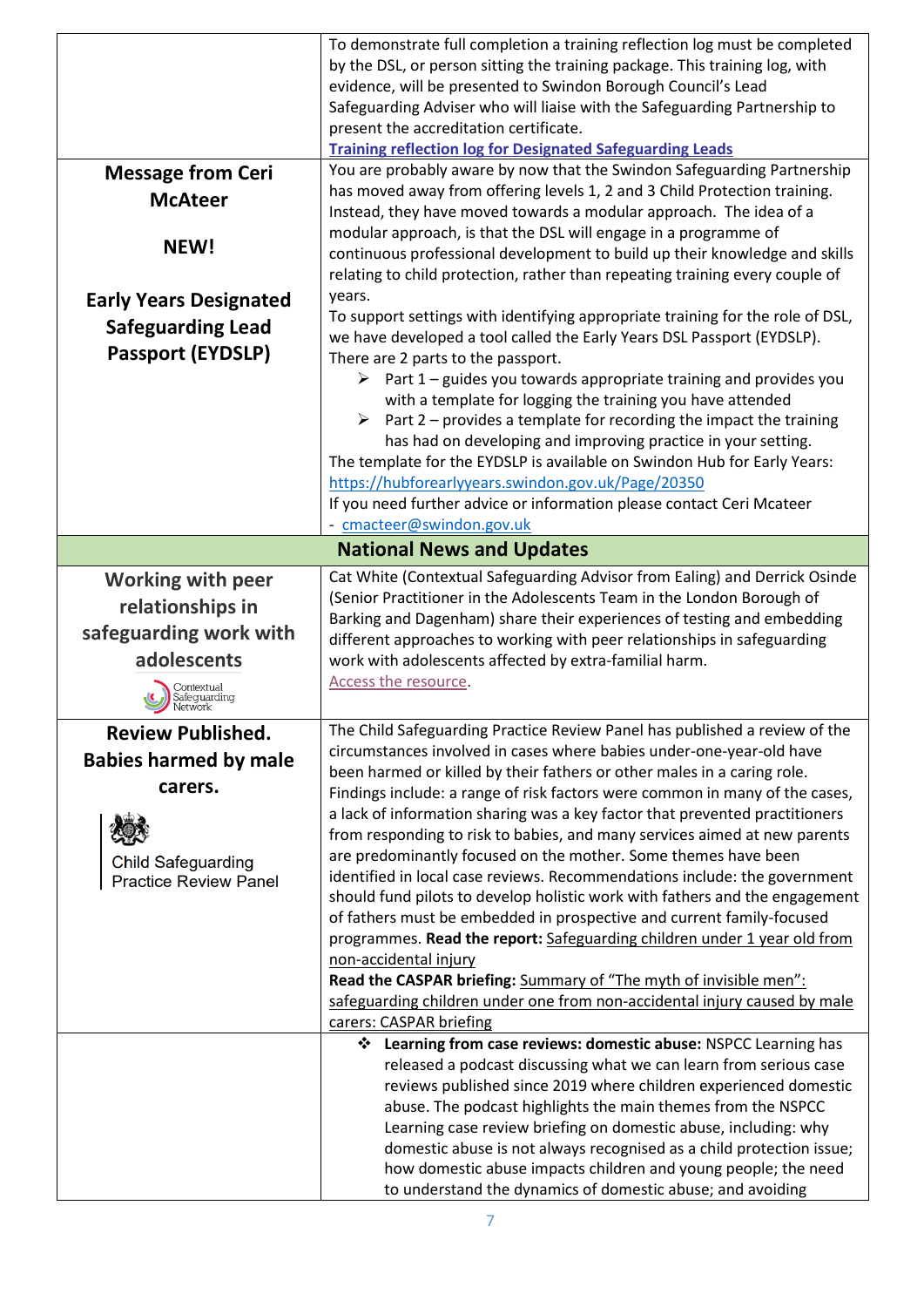## **NSPCC** Learning'

making assumptions about the capacity of both parents to care for children. **Listen to the podcast:** [Episode 40: domestic abuse](http://email.nspcc.org.uk/c/1e5FOGDMb9XQRNwxFXqyXPI0zN) **NSPCC Learning** [Domestic abuse: learning from case reviews](http://email.nspcc.org.uk/c/1e5FPowyYU0FmriJMsHSOOsLzm)

- **Children with disabilities:** Cerebra, a charity helping children with brain conditions, has published a report looking at the experiences of families with disabled children in their interactions with local authority children's services departments in England.
- **Read the report:** [Institutionalising parent carer blame \(PDF\)](http://email.nspcc.org.uk/c/1e5FZiTAdiE4hqbtfwCmMx1ntg) **Young people in custody:** The House of Commons Library has published a briefing paper describing police detention powers in England and Wales. The briefing outlines a recent history of their reform and includes a section on 17-year-olds in custody. **Read the briefing:** [Police powers: detention and custody](http://email.nspcc.org.uk/c/1emnNvrOB1koG6eyAQSK3bH3j6)
- **Children and young people in secure accommodation:** The Court of Appeal has ruled on a case brought by Just for Kids Law, the children's legal charity, who successfully argued that the failure by local authorities in London to provide appropriate alternative accommodation for children arrested and held by the police is unlawful. The ruling came as part of an appeal against a previous High Court ruling which found Waltham Forest Council, in east London, was not at fault for failing to find suitable alternative accommodation for a 17-year-old who had been arrested on suspicion of possession of a knife and robbery in 2018. **Read the judgeme**nt**:** [AR v Waltham Forest: final judgement](http://email.nspcc.org.uk/c/1emnM5GeZxeLGOGanQk6lebxjY)
- **Young people and crime:** Revolving Doors Agency in partnership with the Transition to Adulthood Alliance have published a briefing highlighting 10 key points for Police and Crime Plans to ensure they include a distinct approach to young people in order to support them away from crime. Read the briefing**:** [Creating developmentally](http://email.nspcc.org.uk/c/1emnJg95Mz3vIfznXPcOVjavlI)  [appropriate responses to young adults at risk of, or involved in,](http://email.nspcc.org.uk/c/1emnJg95Mz3vIfznXPcOVjavlI)  [offending \(PDF\)](http://email.nspcc.org.uk/c/1emnJg95Mz3vIfznXPcOVjavlI)
- **Modern Slavery:** The Home Office has published National Referral Mechanism (NRM) and Duty to Notify (DtN) statistics for quarter 2 of 2021. **Read the statistical bulletin:** [Modern Slavery: National](http://email.nspcc.org.uk/c/1emnFIJ9LQPrf2GpriOdEpoInT)  [Referral Mechanism and Duty to Notify statistics UK, Quarter 2 2021](http://email.nspcc.org.uk/c/1emnFIJ9LQPrf2GpriOdEpoInT)  – [April to June.](http://email.nspcc.org.uk/c/1emnFIJ9LQPrf2GpriOdEpoInT) **NSPCC Learning** [Protecting children from trafficking](http://email.nspcc.org.uk/c/1emnGqBWzASfJGsBxO5xvo9tns)  [and modern slavery](http://email.nspcc.org.uk/c/1emnGqBWzASfJGsBxO5xvo9tns)
- **UKCIS Digital Passport:** The UK Council for Internet Safety (UKCIS) and the Department for Digital, Culture, Media & Sport have published guidance on the UKCIS Digital Passport, a resource to support children and young people with care experience to talk with their carers about their online lives. **Visit the online hub:** [UKCIS](http://email.nspcc.org.uk/c/1emnBtqqXoyyhc1eOh8iwwSaqv)  [Digital Passport](http://email.nspcc.org.uk/c/1emnBtqqXoyyhc1eOh8iwwSaqv)

## **NSPCC Learning** [Online safety training](http://email.nspcc.org.uk/c/1emnCbjdL8BmLPNqUMpCnvCVq4)

- **Peer on peer sexual abuse:** The BBC broadcast a Panorama programme on 6 September looking at the growing numbers of teenage girls saying they have been abused, assaulted or raped by teenage boys. The programme will be available on BBC iPlayer shortly after broadcast. **Further information:** [Who's protecting our](http://email.nspcc.org.uk/c/1eLHEDMaCJxzw2fN78sz2W7lpD)  [kids?](http://email.nspcc.org.uk/c/1eLHEDMaCJxzw2fN78sz2W7lpD) **NSPCC Learning -** [Protecting children from peer-on-peer](http://email.nspcc.org.uk/c/1eLHFlEXqtAo0G1ZdDJSTUS6pc)  [sexual abuse](http://email.nspcc.org.uk/c/1eLHFlEXqtAo0G1ZdDJSTUS6pc) [Helpline for people who have experienced sexual](http://email.nspcc.org.uk/c/1eLHGLqx1XG0ZXAnqEiwBSnCok)  [abuse in education settings](http://email.nspcc.org.uk/c/1eLHGLqx1XG0ZXAnqEiwBSnCok)
- **Social work practice:** What Works for Children's Social Care has published findings from a randomised controlled trial (RCT) of a checklist intervention to help social workers avoid some of the negative effects of confirmation bias and improve forecasting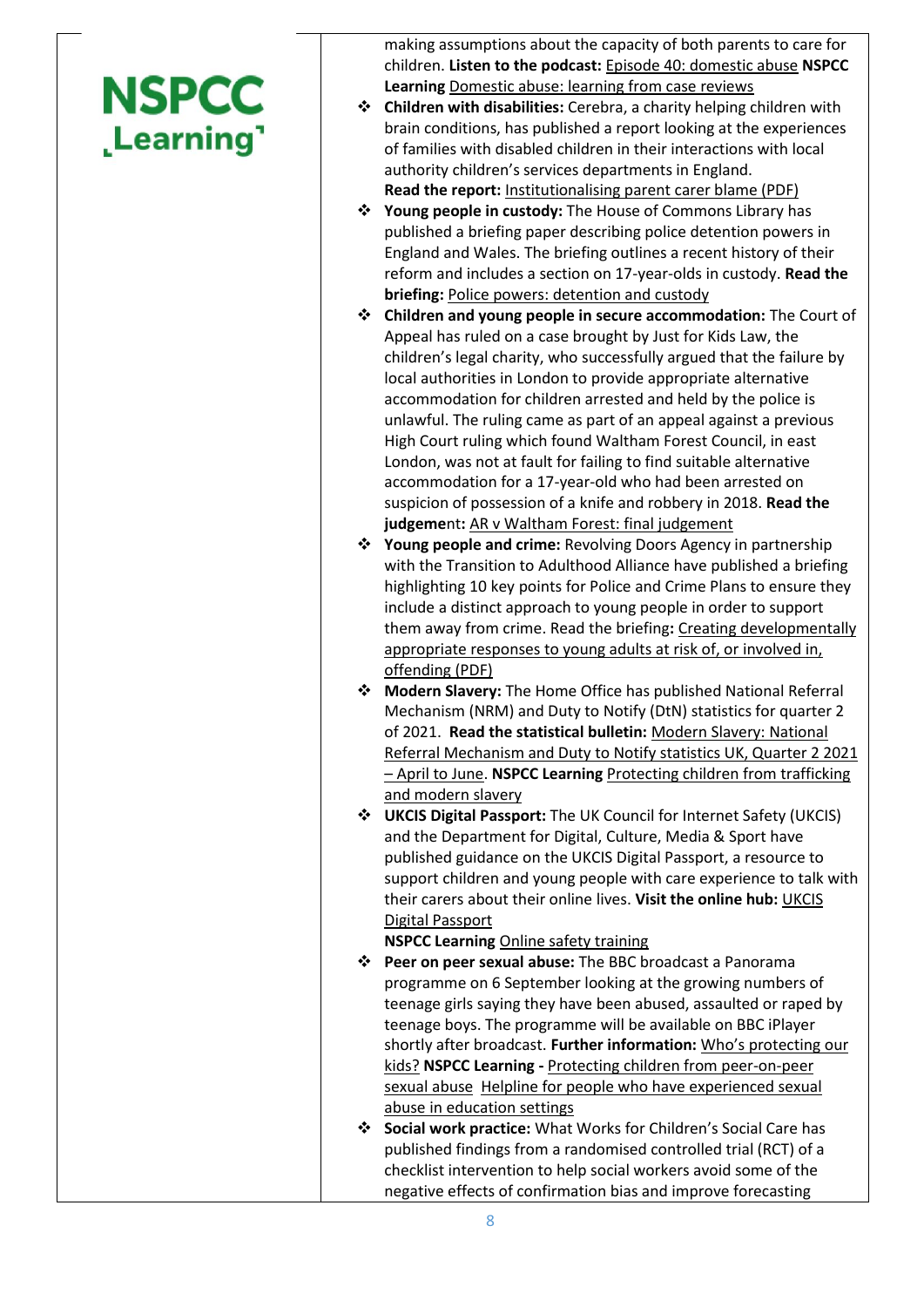|       | accuracy.                                                             |
|-------|-----------------------------------------------------------------------|
|       | Read the report: A randomised controlled trial of a 'checklist'       |
|       | intervention to mitigate confirmation bias and improve forecasting    |
|       | accuracy in social work (PDF)                                         |
|       | ❖ Foster care: What Works for Children's Social Care has published a  |
|       | systematic review looking at the lived experience of matching         |
|       | children with foster families and examining the evidence on the       |
|       | outcomes of matching decisions. Read the report: Matching in          |
|       | foster care systematic review (PDF)                                   |
|       | ❖ Parents with learning disabilities: The Working Together with       |
|       | Parents Network (WTPN) have published a new version of their          |
|       | good practice guidance on working with parents with learning          |
|       | disabilities. Read the guidance: Good practice guidance on working    |
|       | with parents with learning disabilities (PDF)                         |
|       | ❖ Language in safeguarding practice: The Ann Craft Trust has          |
|       |                                                                       |
|       | published a news story discussing the use of language in              |
|       | safeguarding practice and how, consciously or unconsciously, it can   |
|       | exacerbate existing inequalities. Read the news story: The power of   |
|       | language in safeguarding practice                                     |
|       | ❖ Self-generated indecent images: The All-Party Parliamentary Group   |
|       | on Social Media has published a report on addressing the rise in      |
|       | self-generated indecent images of children online. Read the           |
|       | report: Selfie generation: what's behind the rise of self generated   |
|       | indecent images of children online? (PDF) NSPCC Learning Sexting:     |
|       | advice for professionals                                              |
|       | Children in Care: The Adolescent and Children's Trust (TACT) has      |
|       | published a paper calling for the establishment of a new national     |
|       | care service, referred to as the National Care Family, covering       |
|       | fostering, adoption, kinship, residential, foster and secure care, as |
|       | well as the secure youth justice estate and children who return to    |
|       | their birth parents from care.                                        |
|       | Read the report: Towards a national care family (PDF) NSPCC           |
|       | Learning Looked after children                                        |
|       | ❖ Child sexual abuse: Ofsted have released a podcast episode looking  |
|       | at its recent sexual abuse in education review. Guests, including the |
|       | report author, discuss how the review was carried out and what the    |
|       | inspectors discovered. Listen to the podcast: Ofsted's Sexual Abuse   |
|       | Review NSPCC Learning Resources on peer-on-peer sexual abuse in       |
|       | education and healthy relationships                                   |
| ্যোকি | Safeguarding Disabled Children: Thoughts on the social world          |
|       | podcast has released an episode with Ann Craft Trust's Sarah Goff     |
|       | discussing the safeguarding of disabled children and young people.    |
|       | Listen to the podcast: 119 Sarah Goff, Ann Craft Trust NSPCC          |
|       | Learning Safeguarding d/Deaf and disabled children and young          |
|       | people                                                                |
|       | ❖ Unregulated accommodation and education: Research by the            |
|       | Together Trust has found that 3,253 young people of compulsory        |
|       | education age were not in education, employment or training           |
|       | (NEET) whilst living in unregulated accommodation, semi-              |
|       | independent or supported accommodation in the 67 local                |
|       | authorities which responded to a freedom of                           |
|       | information request. Read the report: Where is the care? (PDF)        |
| ্যোকি | Unregulated accommodation and the law: A judgement in the High        |
|       | Court has ruled that the court will still be able to authorise the    |
|       | deprivation of liberty of a child under 16 in an unregulated          |
|       | placement, under "imperative conditions of necessity". This is        |